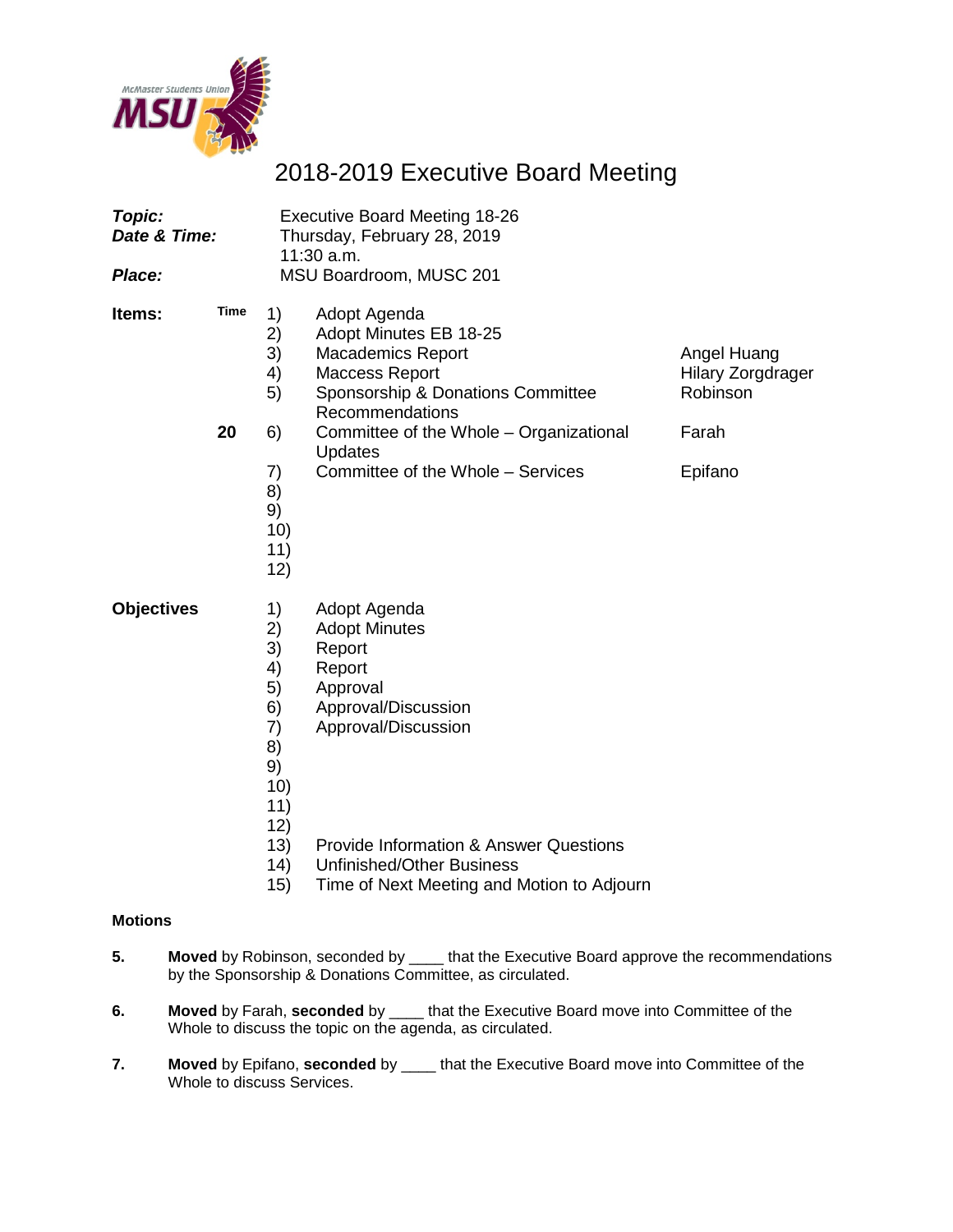### **Executive Board Meeting 18-26 Thursday, February 28, 2019 @ 11:30am MSU Boardroom, MUSC room 201**

| Called to Order 11:38am |                                                                              |
|-------------------------|------------------------------------------------------------------------------|
| Present                 | Bertolo, Epifano, Farah, Florean, Gandzi, Hackett, Roshan, Warwani           |
| Late                    | Robinson                                                                     |
| Absent                  |                                                                              |
| <b>Others Present</b>   | V. Scott (Recording Secretary), M. Wooder (MCD), Sarah Figueiredo (AVP       |
|                         | (Services)), Mackenzie Turpin (SOCSCI 2BR3), Karina Primerano (SOCSCI 2BR3), |
|                         | Muskaan Mukhtiar (SOCSCI 2BR3), Sarah Stewart (SOCSCI 2BR3), Shana Michel    |
|                         | (SOCSCI 2BR3), Shezley Paul (SOCSCI 2BR3), Suvastika Mahendran (SOCSCI       |
|                         | 2BR3), Ambrose Lin (SOCSCI 2BR3)                                             |

### **1. Adopt Agenda**

**Moved** by Gandzi, **seconded** by Bertolo to adopt the agenda, as presented.

#### **Amendment**

**Epifano** – add Memo about Accounting Clerks for discussion

**Moved** by Gandzi, **seconded** by Bertolo to adopt the agenda, as amended.

### **Passes Unanimously**

### **2. Adopt Minutes**

**Moved** by Hackett **seconded** by Warwani to adopt the minutes of Executive Board meetings 18-25 – February 14, 2019, as circulated.

### **Passes Unanimously**

### **3. Macademics Report – report attached**

**Epifano went over the report.** 

### **Robinson arrived at 11:42am**

### **Questions**

- Florean asked if they could get more information on the applicant-based awards, about how it's going and where they are going with them.
- Wooder stated that they spoke to the PTM earlier this week, and that they're pretty tight with the budget. They stated that Underground is looking into better ways of reporting, along with accounting. Wooder explained that services get trained in promo and comms at the beginning of the year and are shown how to utilize their budgets and could plan out their year based on the packages given from Underground. Wooder added that services could get lost on what money is remaining if they ask for extra design time for items outside of the pre-set packages. Wooder stated that services also need to be asking for their updated budget way before the deadline for reports being due.
- **Roshan asked when the contracts were over for those working on the guidebook.**

### **4. Maccess Report – report attached**

**Epifano went over the report.**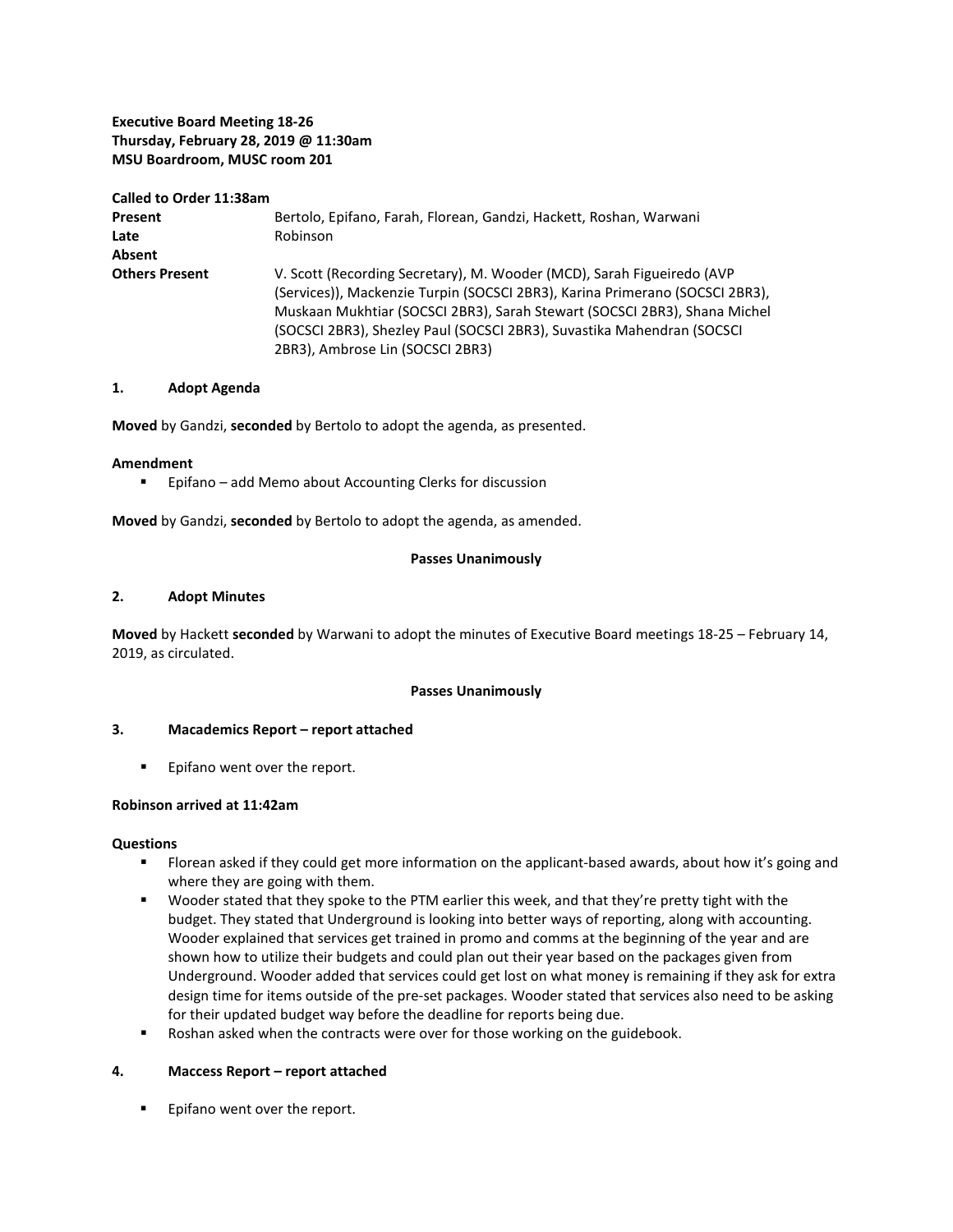### **5. Sponsorship & Donations Committee Recommendations**

- Robinson went over the memo with the Board.
- Roshan announced their concern with recommendation #4 and felt that this was something that the student could do in Canada or the US.
- **Robinson stated that the Committee doesn't have any rules to deter them from approving or not** approving a donation for a student going to another country. Robinson stated that the Board has three options: The Board can approve the funding, chose to table the discussion and get more information, or not approve the funding.
- **The Board discussed their options and chose to separate out number four to be approved separately.** They asked the VP Finance to task the AVP Finance to look into looking over the operating policy and possibly changing the rules of how funding is given out.

**Moved** by Robinson, **seconded** by Warwani that the Executive Board approve recommendations from the Sponsorship & Donations Committee one through three, and five through eight, as outlined in the memo circulated.

### **In Favour: 8 Opposed: 0 Abstained: 1 Motion Passes**

**Moved** by Robinson, **seconded** by Hackett that the Executive Board approve recommendation from the Sponsorship & Donations Committee four, as outlined in the memo circulated.

### **In Favour: 5 Opposed: 3 Abstentions: 0 Motion Passes**

### **6. Committee of the Whole – Organizational Updates**

**Moved** by Farah, **seconded** by Robinson that the Executive Board move into Committee of the Whole to discuss the topic on the agenda, as circulated.

 Farah stated that they will be talking about Financial Aid and Awards. They explained that they have a meeting in an hour to discuss this information with the Financial Aid office.

### **Passes Unanimously**

### **Figueiredo arrived at 12:17pm**

**Moved** by Farah, **seconded** by Roshan that the Executive Board move out of Committee of the Whole and to Rise and Report

### **Passes Unanimously**

### **Rise and Report**

**Farah reported that the Executive Board spoke about Financial Aid and Awards. They discussed having** more online submissions versus printing out documentation, also spoke about looking at bursary funds and making sure the University is matching them, and having more scholarships tailored to different groups on campus. Farah stated that one suggestion made would be to see how many people apply and receive certain scholarships online.

### **7. Committee of the Whole – Services**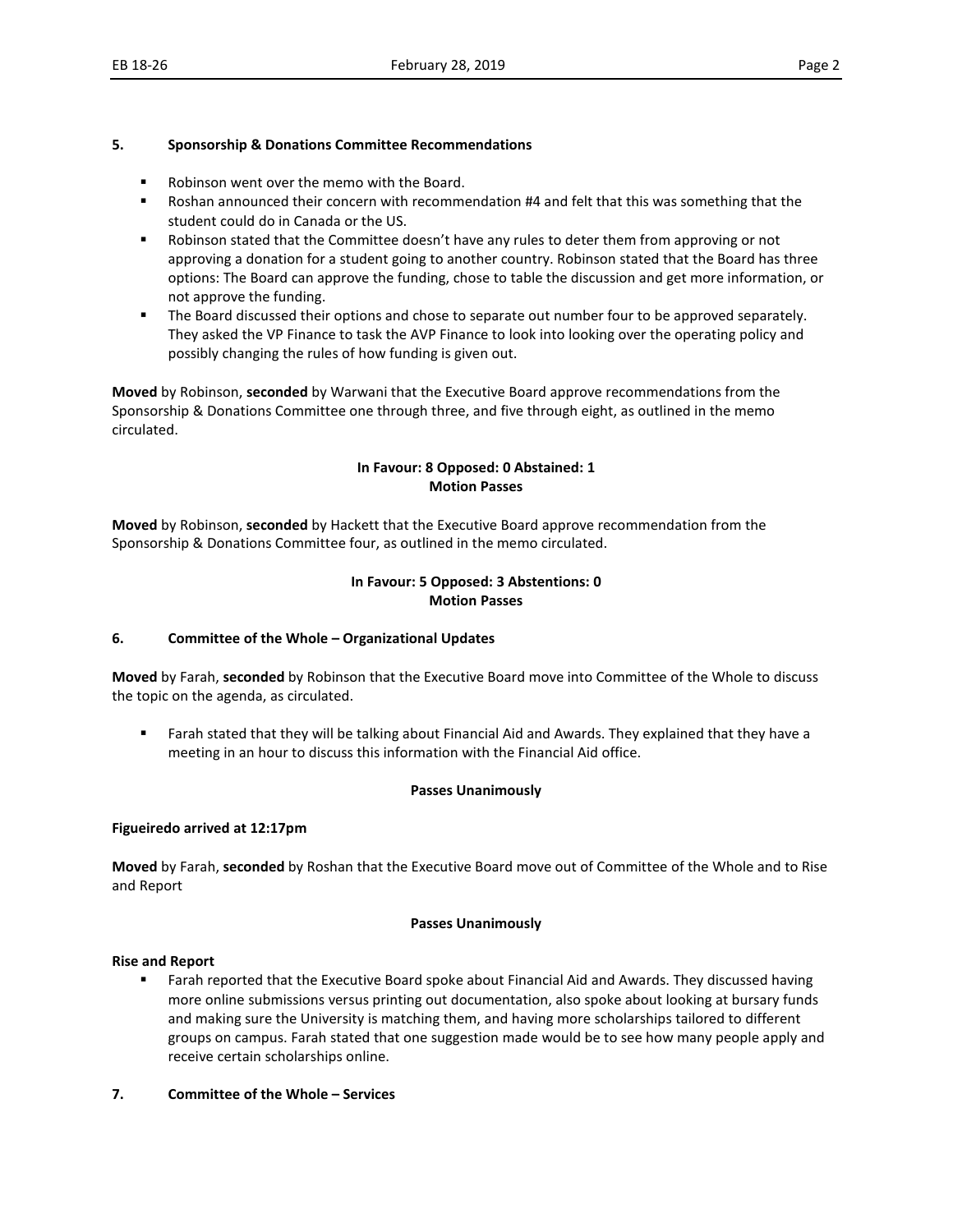**Moved** by Epifano, **seconded** by \_\_\_\_ that the Executive Board move into Committee of the Whole to discuss Services.

### **Motion Failed due to no Seconder**

### **8. Accounting Clerks Discussion**

- Robinson went over the memo with the Board. They stated that the MSU would like to see the accounting clerk position be turned into a Commerce Internship Program position.
- **The Board discussed this opportunity and was in favour of having it move forward.**

### **9. Information and Questions**

- **Figueiredo reported that they had met with Diversity Services and Maccess to connect with those in their** communities. They stated that they will type up all their updates and submit it for the next meeting.
- Gandzi reported that the Nursing Career fair was on March 11.
- Roshan reported that SRA Health Sciences ran an event to engage Health Science students to run for SRA.
- Robinson reported that voting closed for SLEF and that they saw a growth in voting of over 60% from last year. Robinson announced that craft beer will be available in TwelvEighty starting today. Robinson stated that Bertolo and they went to Queen's Park to meet with an MPP to talk about Student Choice Initiative. They added that they met with the University yesterday to discuss the process of the initiative and how to process the opt-out fees. Robinson reported that Clubs was hosting workshops to build the skills of clubs' executives and to improve productivity and output.
- Warwani reported that they finished the writing of their policy paper and will be getting feedback today in MUSC 203 between 5-6pm.
- Bertolo reported that they have been meeting with a lot of MPPs to talk about the Student Choice Initiative and met with four of them over the past two weeks. Bertolo announced that OUSA GA was this weekend in Waterloo and will be working on three policy papers that will be outlining what the organization will be working on for the next three years.
- Epifano reported that hiring for the 2019/20 PTMs are almost done and thanked everyone who sat on the hiring boards. They stated that with hiring comes transition, and that they will be sending the outgoing PTMs templates and deadlines to have an effective transition. They added that the AVP Internal Governance is looking into SRA transition and will be reaching out to the SRA members to ensure that it's effective from caucus to caucus.
- McGowan reported that on Tuesday they met with a lot of their peers across Ontario to discuss strategies about implementing the Student Choice Initiative. They reported that this started a great dialogue and found out that colleges are more flexible with their fees than Universities. McGowan stated that something will be going to the SRA and then the Fees Committee over the next few weeks.
- Wooder announced that Valedictorian nominations close on March 4. The MSU has two articles online about the Municipal budget. Next Week is SHEC week.
- **Scott announced that SRA General nominations close today. Campaigning will be extended due to the** snow days that happened and will start on Sunday, March 3 and will be going until Monday, March 11 with the fines meeting that night.

### **10. Adjournment and Time of Next Meeting**

**Time of Next Meeting:** 

**Thursday, March 7, 2019 11:30am MSU Boardroom, MUSC 201**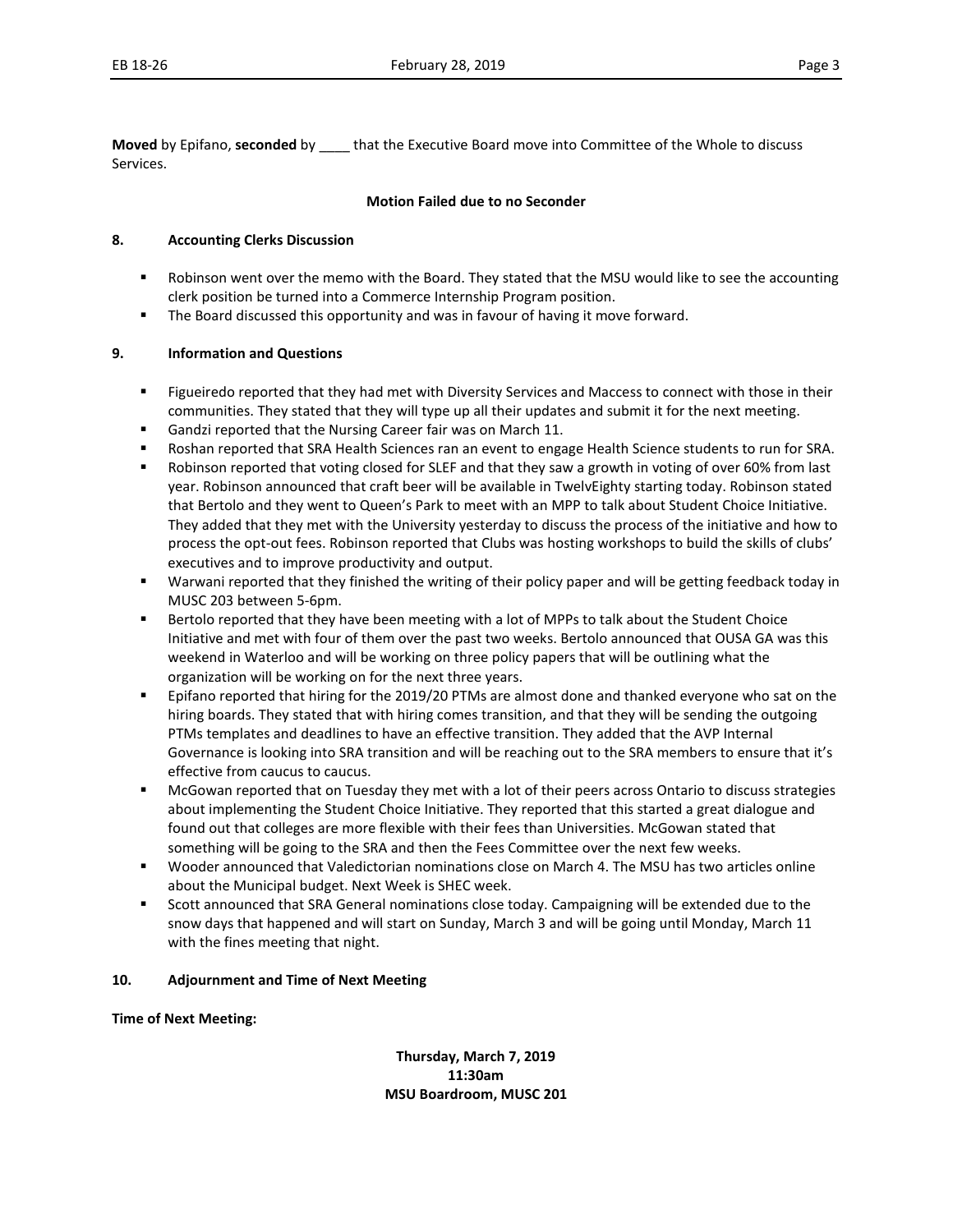**Moved** by Gandzi, **seconded** by Robinson that the Executive Board meeting be adjourned.

### **Passes by General Consent**

### **Adjourned at 12:55pm**

/vs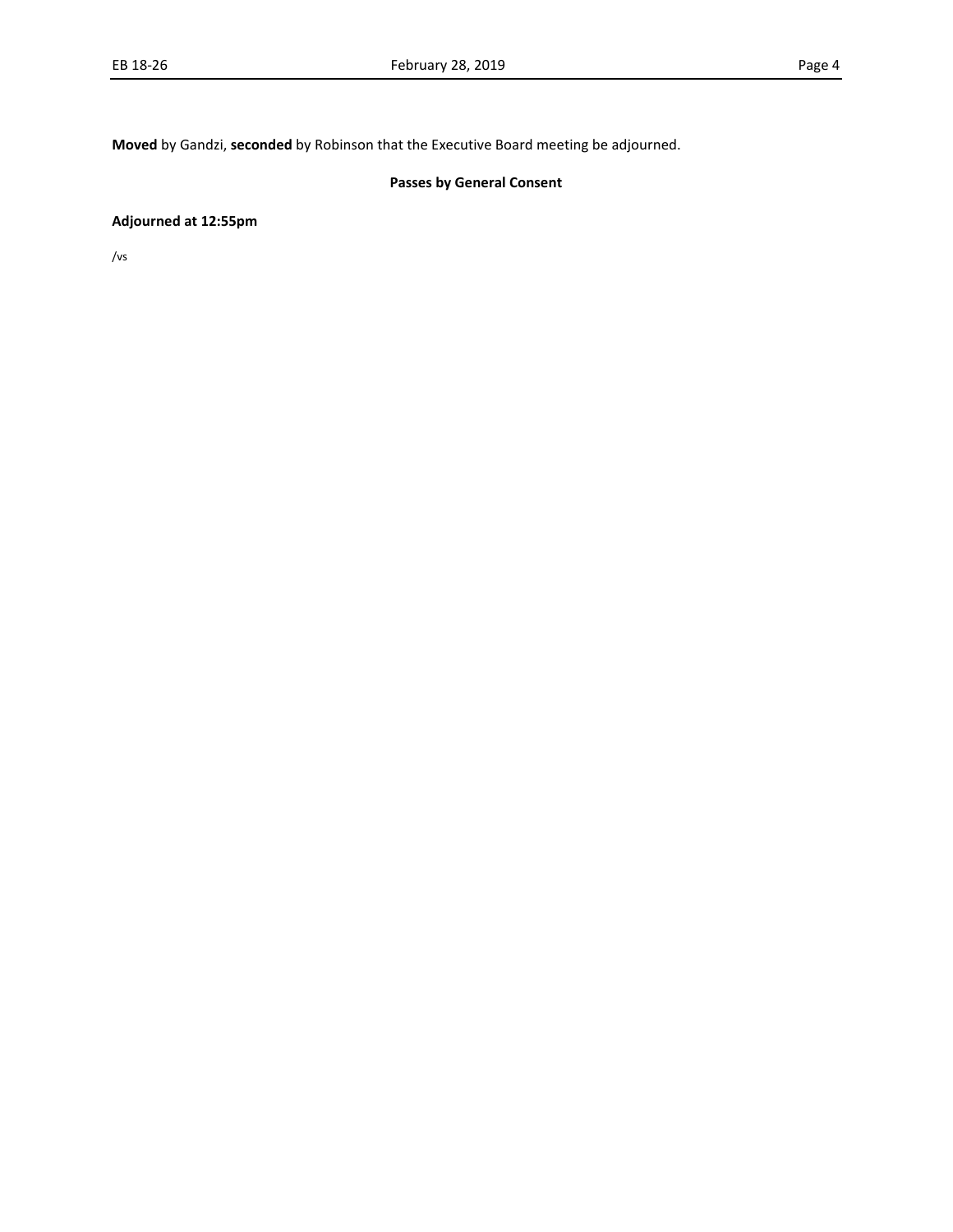

REPORT From the office of the… Macademics Coordinator

| TO:      | Members of the Executive Board |
|----------|--------------------------------|
| FROM:    | Angel Huang                    |
| SUBJECT: | Macademics Report 6            |
| DATE:    | January 22nd, 2019             |

Throughout December and January, my team and I have been working on the following:

| December                             | Januarv                               |
|--------------------------------------|---------------------------------------|
| - Volunteer social (dinner)          | - Course Wikithon                     |
| - Sponsorship efforts for TAC        | - Resource Hub edits made             |
| - Finalization of MacPherson Student | - Volunteer Sub-committees team       |
| Partners Program collaborative       | meeting (also taking a group photo    |
| project                              | at meeting)                           |
| - Application-based award updated    | - Filming for TAC promo and           |
| criteria released on website         | ceremony video                        |
|                                      | - Exec team social (board game        |
|                                      | café)                                 |
|                                      | - Blog Post #3 underway               |
|                                      | - TAC Winter nomination period        |
|                                      | - Interviews for incoming coordinator |

The bolded represented items that we have accomplished, and the un-bolded items represent things that we are still working on. Overall, despite the somewhat challenging return to routine, my service has been on track with our year plan and overarching goals. We have consistently improved upon measurable markers of success compared to last year, most notably with our recent Course Wikithon attendance, Facebook engagement, and collaborative relationship with MacPherson Institute.

### SERVICE USAGE

### Facebook:

Our Facebook page had been on a hiatus over the winter break, but we have been regularly active again and our engagement seems to have remained stable compared to earlier in December: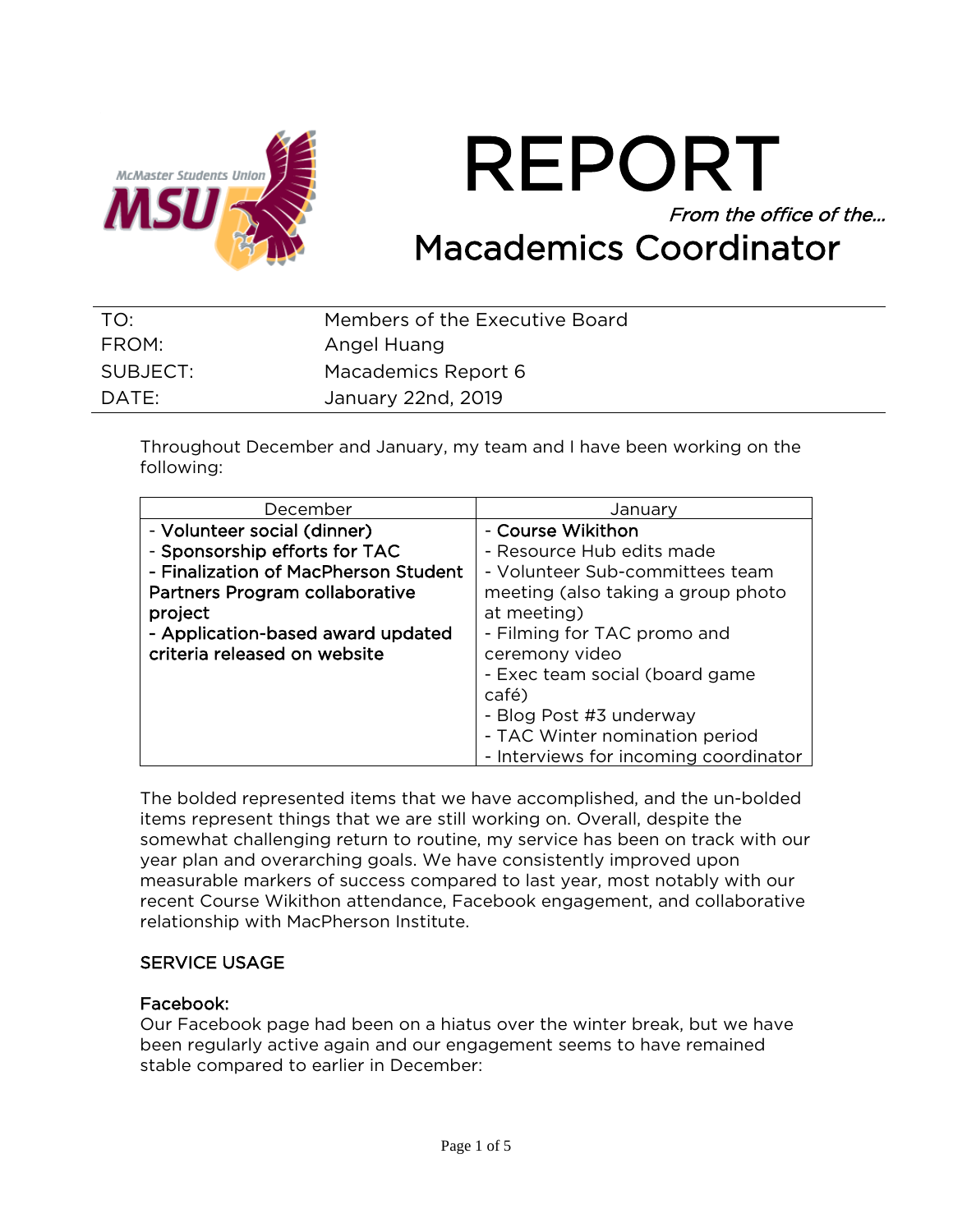

Our recent event page for Macademics Wikithon also showed relatively strong engagement as compared to previous years' data for the same event. Below is the Facebook summary, but the actual attendance was documented in-person and will be evaluated by the Course Wiki Coordinator, Raisa Ahmed, in the following days.

| <b>Event performance</b> |                  | Since 17 Jan 2019                                                                               |
|--------------------------|------------------|-------------------------------------------------------------------------------------------------|
| 281                      |                  |                                                                                                 |
| <b>4.2K</b>              | 112              | <b>Track ticket sales</b>                                                                       |
| <b>People reached</b>    | <b>Responses</b> | Let people easily get tickets or sign up for your<br>next event by including a link to tickets. |
| +4.2K last 7 days        | +113 last 7 days |                                                                                                 |

As well, the group "McMaster Used Textbook Sales [All Years]" has seen considerable increase in growth in the past month, as a new semester motivated students to join the group to sell their textbooks from the previous semester and purchase new ones for the current one. I have been regularly monitoring the group, which consists of approving member requests that have answered the group questions and removing reported and inappropriate content. There was a brief period over the break and into the new semester during which I was on vacation and did not access the group; in that time, the Campus Store approved 67 member requests using the approve all function. This lead to many "unwelcome" members on our group who posted ads for irrelevant products and services, creating a hassle to then delete and remove membership.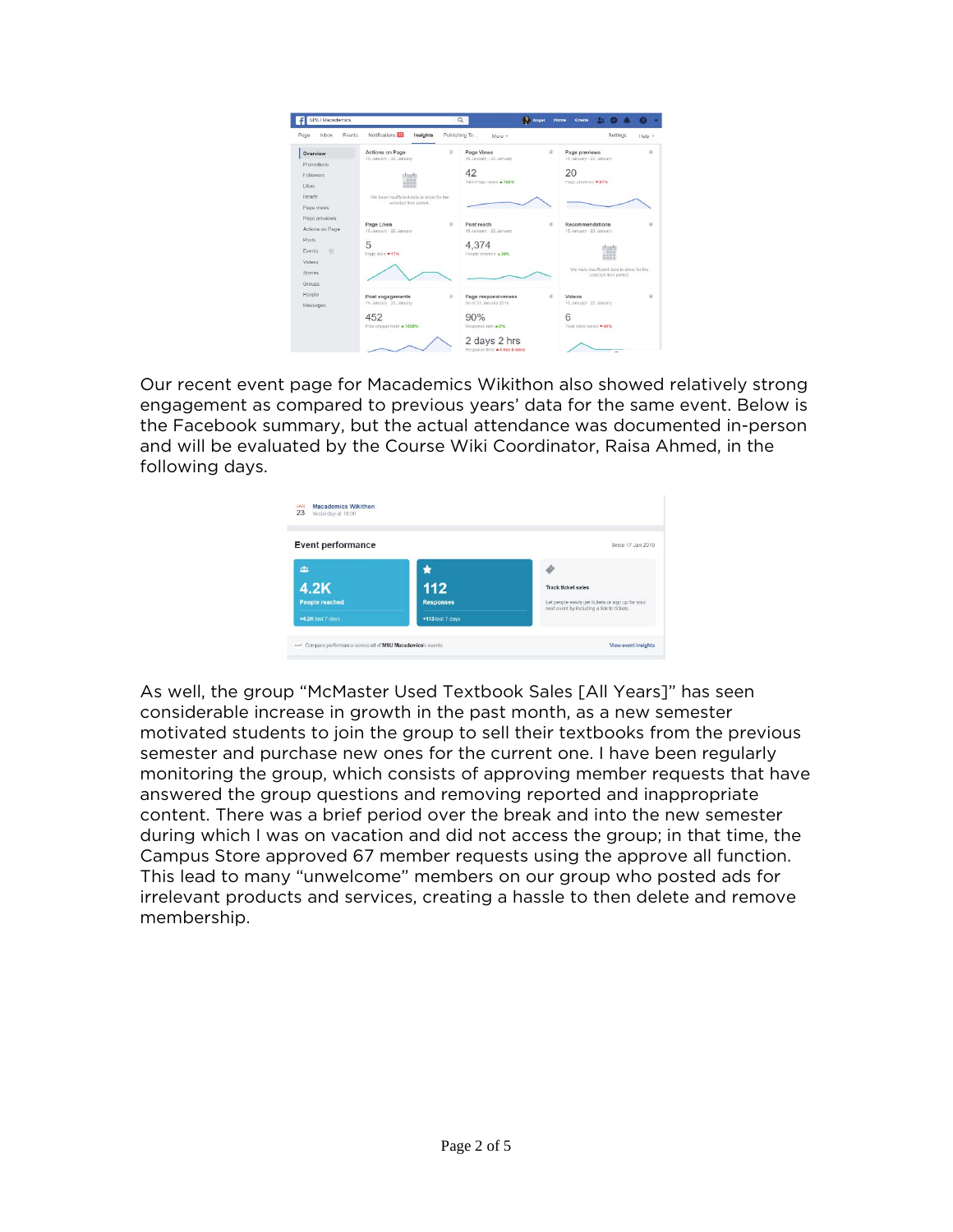| <b>Textbook Sales   All</b><br>Years]<br>@ Public group<br>Interacting as<br>yourself<br>About | Group Insights<br>387+1.1K%                             | $13.6K_{+718\%}$                                                                        |                                                                                                                         |
|------------------------------------------------------------------------------------------------|---------------------------------------------------------|-----------------------------------------------------------------------------------------|-------------------------------------------------------------------------------------------------------------------------|
|                                                                                                |                                                         |                                                                                         |                                                                                                                         |
| Discussion                                                                                     | New members<br>Last 28 days<br>all More growth details. | Posts, comments and reactions.<br>Last 28 days<br><sup>22</sup> More engagement details | <b>COOOO</b><br>Victoria Alexandra, Faiyad Nafis and<br>others are top contributors.<br><b>st</b> . More member details |
| Announcements<br>Items for sale                                                                | Growth Last 28 days                                     |                                                                                         | <b>8</b> Download Details                                                                                               |
| Your items<br>Members<br>Videos                                                                | <b>Total members</b>                                    |                                                                                         |                                                                                                                         |
| Photos                                                                                         | Dec 26, 2018, Jan 22, 2019<br>31.0K Members             |                                                                                         |                                                                                                                         |
| Group insights<br><b>Events</b>                                                                | 31.20K                                                  |                                                                                         |                                                                                                                         |
| Files<br>Moderate group                                                                        | 31,00K                                                  |                                                                                         | 31,030                                                                                                                  |
| $\alpha$<br>Search this group                                                                  | sp.ncec                                                 |                                                                                         | Total mombers<br>$+1%$                                                                                                  |
| Shortcuts<br>LLI McMaster Used Textbo<br>MSU Macademics Exec.                                  | 10.00K<br>26 Dec<br>20 Dec<br>$2$ Jan                   | 18 Jan<br>6 Jan<br>10 Jan<br>14 Jan                                                     | 22 Jan                                                                                                                  |

## PAST EVENTS, PROJECTS & ACTIVITIES Volunteer social (dinner)

We hosted a volunteer dinner before the winter break in December and invited our team to a big order-in dinner from Sapporo Sushi and Dominoes Pizza, complemented by some potluck items from volunteers and execs who wished to bring special dishes/desserts.

# Sponsorship efforts for Teaching Awards Ceremony

After meeting with Wooder and garnering some advice, I reached out to a number of campus partners asking for donations/sponsorship money for the MSU Teaching Awards. I was able to secure \$500 from the McMaster Alumni Association, which will help out in elevating the ceremony décor, food options, award plaques, and so on.

# Commencement of Macademics-MacPherson Student Partners Project

I have officially launched a collaborative project in tandem with the MacPherson Institute Student Partners Program. The SPP has funded two undergraduate students to work on creating an Undergraduate Student Resource Guidebook under my supervision to be posted on the MacPherson website and further promoted through Macademics avenues upon completion. This is super exciting!

# Application-Based Award criteria created and updated

I have overhauled the Teaching Awards website and updated everything with the new award criteria created by TAC Coordinator, Casey Li, and her volunteer subcommittee. This year, we also introduced the MSU Innovation Teaching Award.

# Course Wikithon

Wikithon 2019 took place on Wednesday, Jan. 23<sup>rd</sup> and was a very successful and smooth event! Course Wiki Coordinator, Raisa Ahmed, really improved upon last year's event and the event went without a hitch. It could have been advertised earlier and perhaps more broadly but turn-out seemed better than last year despite this. The final numbers will be coming in soon regarding the number of Course Wiki edits/comments/ratings were actually submitted, and by how many attendees, but I am confident we will be happy with the results. Overall, this event exposed many more students to the resource and demonstrated how it can be useful to them and their peers in the future.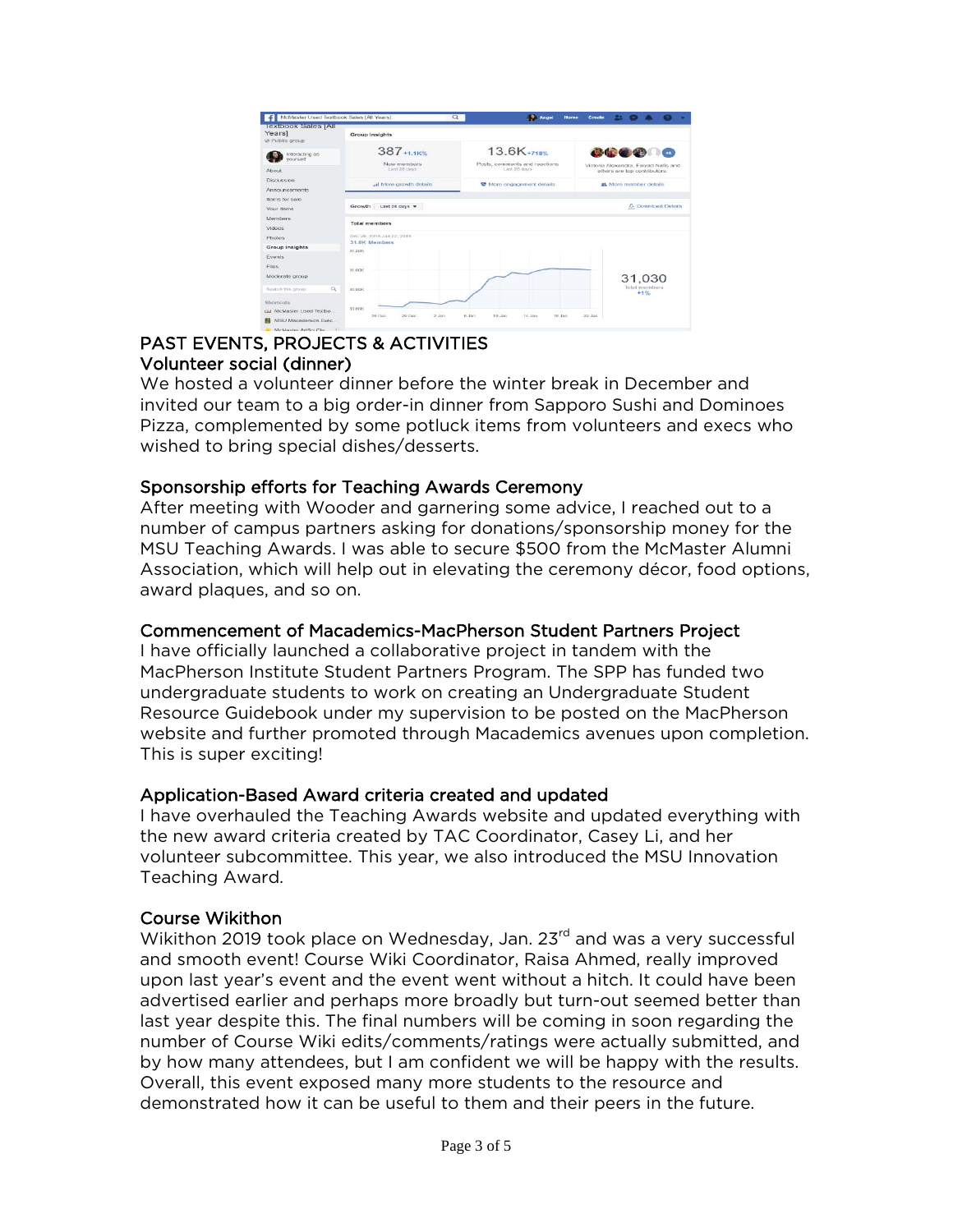# UPCOMING EVENTS, PROJECTS & ACTIVITIES Blog Post/Infographic 3

Our third blog is in progress by the Research and Resources subcommittee, led by Research and Resources Coordinator, Danny Ma. It will likely include a Buzzfeed quiz element to improve views and engagement!

# Resource Hub editing

The Research and Resources Subcommittee has finalized consultations with faculty societies to make additions and revisions to the Resource Hub. Haley, Comms Officer, will be working on incorporating the changes into the original publication and we will republish the Resource Hub when it is completed. Upon Wooder's guidance, we will be focusing financial resources on promoting the online version of the Resource Hub instead of investing the sum of \$1700 into printing hardcopies.

# Exec Appreciation Social

We will be celebrating and gearing up for what's to come with an exec social. The tentative plan was to go to a board game café, but the group collectively prefers to use the same amount of money to order dinner and watch a movie in a lecture hall – so that's what we'll do!

# TAC Winter Nomination Period

We are gearing up for the winter semester nomination period for Teaching Awards, which will run from January  $28<sup>th</sup>$  to February  $9<sup>th</sup>$ . Everything should go smoothly!

# TAC Promo video filming

Haley, Comms Officer, will be helping us film a promo video and teaser video for the 2019 Teaching Awards at the end of January. We will be shooting in MUSC, the Lyons New Media Centre greenscreen studio space, and Hamilton Hall.

# VOLUNTEERS

Volunteer Coordinator, Fairuz Karim, is doing a great job of keeping volunteers in the loop and each exec with a subcommittee has been committed to their teams. Meeting schedules vary from team to team, but the exec team has been very transparent about issues, questions, concerns, and successes.

# SUCCESSES

- 1. Course Wikithon went great!
- 2. MacPherson project is finally in motion!

3. My exec team has been showing so much initiative; particular during times that I had to take a step back.

# CURRENT CHALLENGES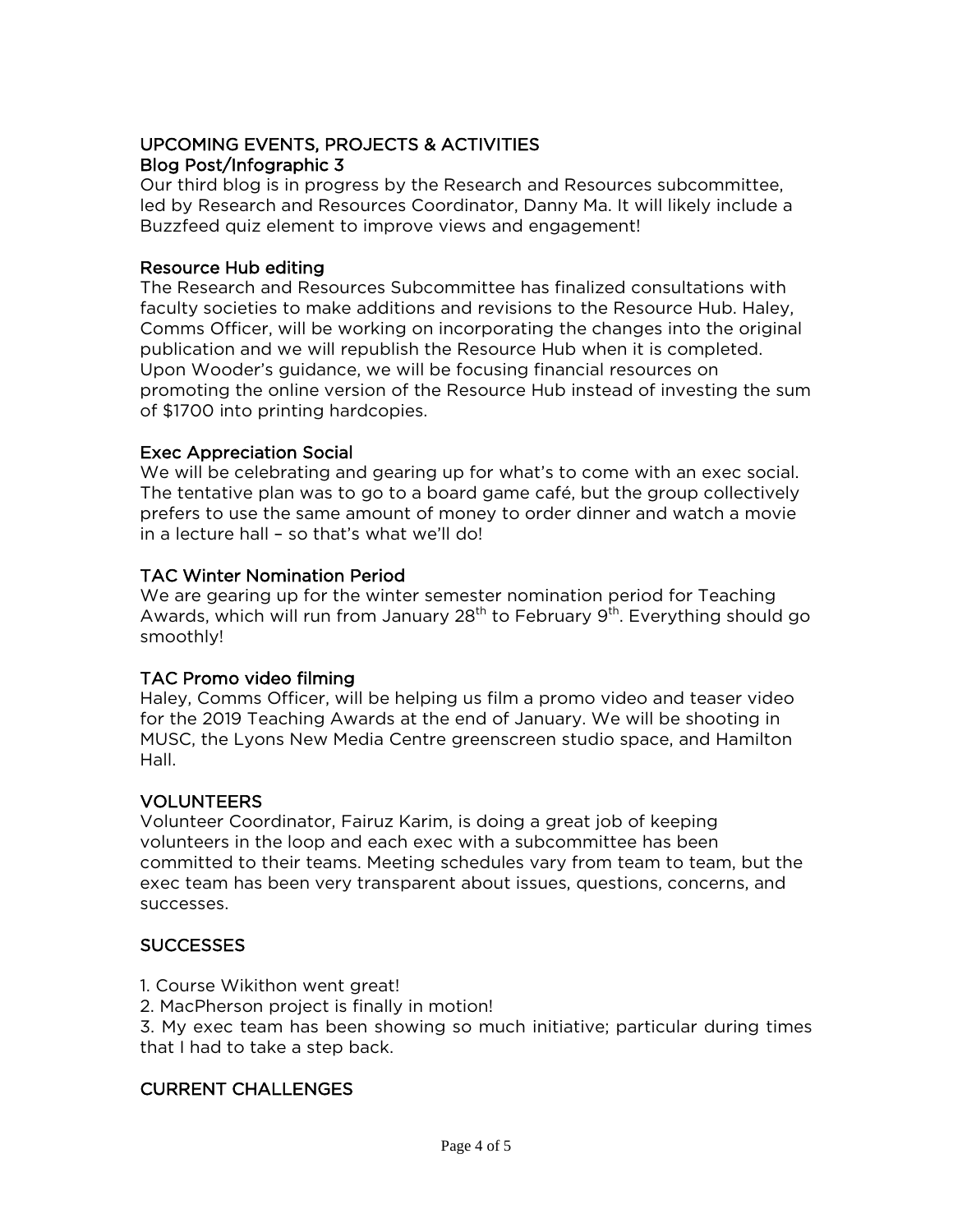1. Same challenges with communication between The Underground (e.g. orders not being confirmed or being overlooked).

2. The TAC team and I wanted to have the Application-Based Awards info up in November but due to delays in several areas, we couldn't meet that deadline. I am worried now that applicants may not feel they have enough time to complete the application. To address this, I have modified some of the required documents in the application package to make it more accessible (e.g. reducing number of student reference letters from 10 to 3).

### Budget:

There are a few outstanding POs that I need to fill out to have the accounts properly charged for, including a \$300 MUSC rental fee for Teaching Awards Ceremony and accompanying AVTEK booking invoice, and a \$400 bill from TwelvEightly for the space and food service for Wikithon.

I have admittedly been slacking in my financial reporting responsibilities recently simply because I have had a lot of other tasks on my plate, but I plan to get everything sorted and back to organizational standard ASAP. I have a budget outline with my team and all is under control and every dollar is accounted for – it just may not appear that way in the records at this moment! By my next EB Report, my financial statement will be fully up to date.

| Excel Online                           |                                                       | <b>O</b> Print |          | <b>IF</b> Data ~ | $\mathbf{D}$ Find | Comments  |          |
|----------------------------------------|-------------------------------------------------------|----------------|----------|------------------|-------------------|-----------|----------|
| $\mathbb{A}$                           | B                                                     |                | Ð        | E                | F                 | G         | H        |
| MSU                                    | For the Eight Months Ending Monday, December 31, 2018 |                |          |                  |                   |           |          |
| Macademics                             | Current                                               | Prior Yr.      | Current  | Prior Yr.        | Prior Yr.         | Approved  | % Budget |
|                                        | Month                                                 | Month          | YTD      | <b>YTD</b>       | YE                | Budget    | Used     |
|                                        | December                                              | December       | 2018-19  | 2017-18          | 2017-18           | 2019      | To Date  |
| All:                                   |                                                       |                |          |                  |                   |           |          |
| 5003-0312 TCHA - OFFICE SUPPLIES       |                                                       |                |          |                  |                   | 150.00    | 0.00%    |
| 5101-0312 TCHA - TELEPHONE             |                                                       | 10.92          | 49.14    | 87.36            | 131.04            | 120.00    | 40.95%   |
| 5201-0312 TCHA - PHOTOCOPYING          |                                                       |                |          |                  |                   | 50.00     | 0.00%    |
| 6102-0312 TCHA - ANNUAL CAMPAIGNS      |                                                       |                | 296.00   | 722.67           | 929.51            | 1,500,00  | 19.73%   |
| 6401-0312 TCHA - AWARDS & MEETINGS     | (500.00)                                              |                | (500.00) | 35.20            | 1,704.47          | 2,000.00  | (25.00%) |
| 6494-0312 TCHA - VOLUNTEER RECOGNITION | 69.61                                                 |                | 199.45   | 304.16           | 396.29            | 500.00    | 39.89%   |
| 6501-0312 TCHA - ADV. & PROMO.         | 47.00                                                 |                | 1.020.41 | 1,720.00         | 1.857.20          | 1,700.00  | 60.02%   |
| 6603-0312 TCHA - ACADEMIC RESOURCES    |                                                       |                |          |                  | 26.41             | 1,700.00  | 0.00%    |
| 7001-0312 TCHA - WAGES                 | 528.00                                                | 578.41         | 4,225.66 | 3.591.69         | 5,438.91          | 6,700.00  | 63.07%   |
| 7101-0312 TCHA - BENEFITS              | 39.60                                                 | 36.10          | 303.76   | 237.91           | 343.63            | 470.00    | 64.63%   |
|                                        |                                                       |                |          |                  |                   |           |          |
| Total All                              | 184.21                                                | 625.43         | 5.594.42 | 6,698.99         | 10.827.46         | 14,890.00 | 37.57%   |
|                                        |                                                       |                |          |                  |                   |           | 66.67%   |
|                                        |                                                       |                |          |                  |                   |           |          |
|                                        |                                                       |                |          |                  |                   |           |          |
|                                        |                                                       |                |          |                  |                   |           |          |
|                                        |                                                       |                |          |                  |                   |           |          |
|                                        |                                                       |                |          |                  |                   |           |          |
|                                        |                                                       |                |          |                  |                   |           |          |
|                                        |                                                       |                |          |                  |                   |           |          |
| H                                      |                                                       |                |          |                  |                   |           |          |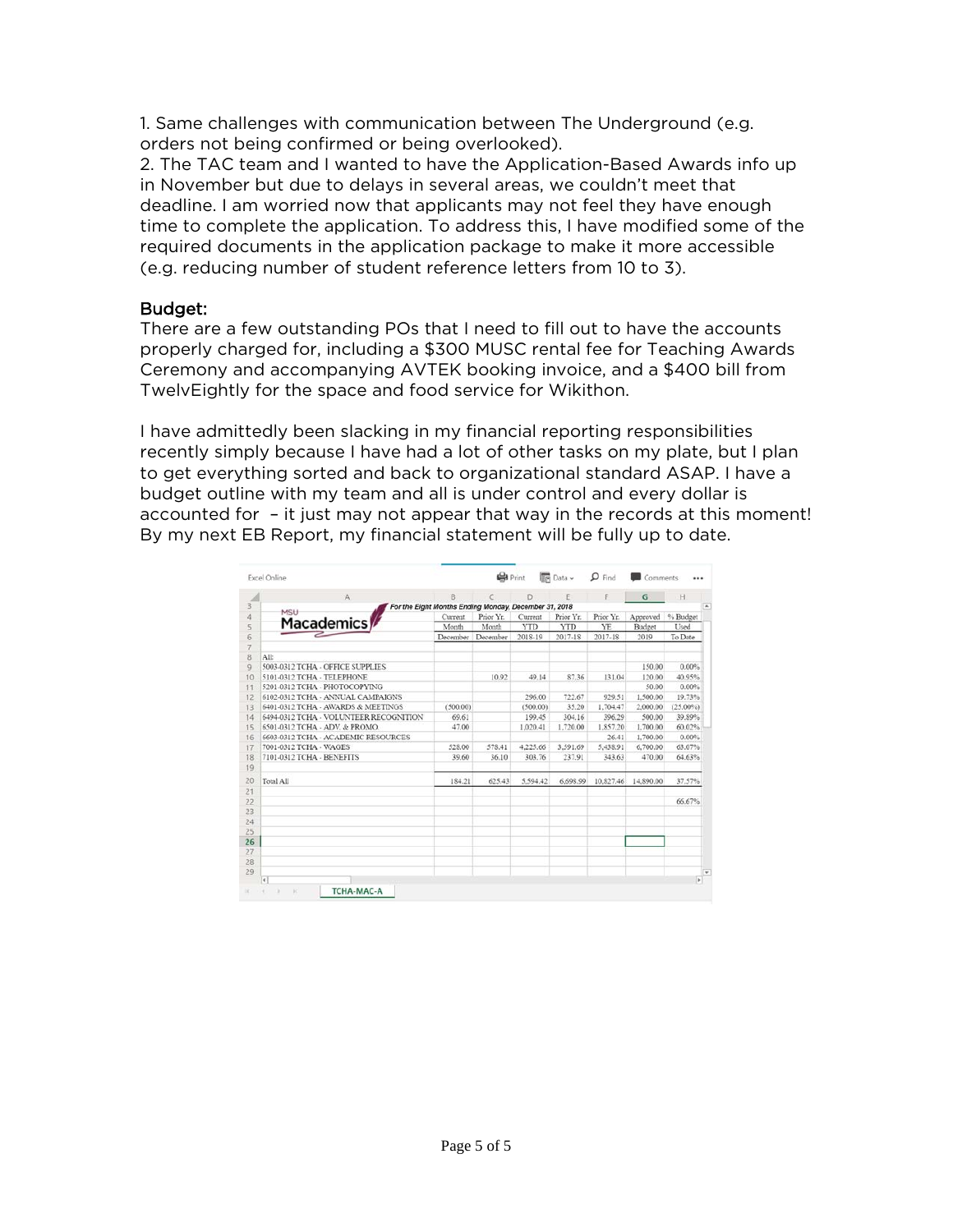

REPORT From the office of the… From the office<br>Maccess Coordinator

| TO:      | Members of the Executive Board   |
|----------|----------------------------------|
| FROM:    | Hilary Zorgdrager                |
| SUBJECT: | Maccess Report #7                |
| DATE:    | February 28 <sup>th</sup> , 2018 |

# YEARPLAN UPDATE

Planning for Disvisibility Week is underway with my executive team and we have hired more volunteers in an effort to build capacity going into next year.

### SERVICE USAGE

Service usage has maintained the same since my last report, with increased attendance at our most popular support groups (Mood Disorders, Anxiety/OCD).

# PAST EVENTS, PROJECTS & ACTIVITIES

Since my last report, we hosted a Disability Discussion with EIO, Grad Studies and the 'Cripping Grad School' reading group which was very successful! This event gave us insight into the questions that students have regarding graduating and grad school which will allow us to offer a more targeted grad school workshop near the end of March.

We also co-hosted a coffee house with PCC as part of Transcendence week. While the weather was abysmal, we still had some turnout from community members and it was really fun!

# UPCOMING EVENTS, PROJECTS & ACTIVITIES

Currently, we are focusing on training our new volunteers which will take place on March 8<sup>th</sup>. We've been developing new case studies to work through in training.

# **BUDGET**

| <b>ACCOUNT</b><br><b>CODE</b>                                | <b>ITEM</b>         | <b>BUDGET / COST</b> |
|--------------------------------------------------------------|---------------------|----------------------|
| 6501-0118<br><b>MACCESS</b><br>$-$ ADV. $\&$<br><b>PROMO</b> | TOTAL SPENT IN LINE | 1155                 |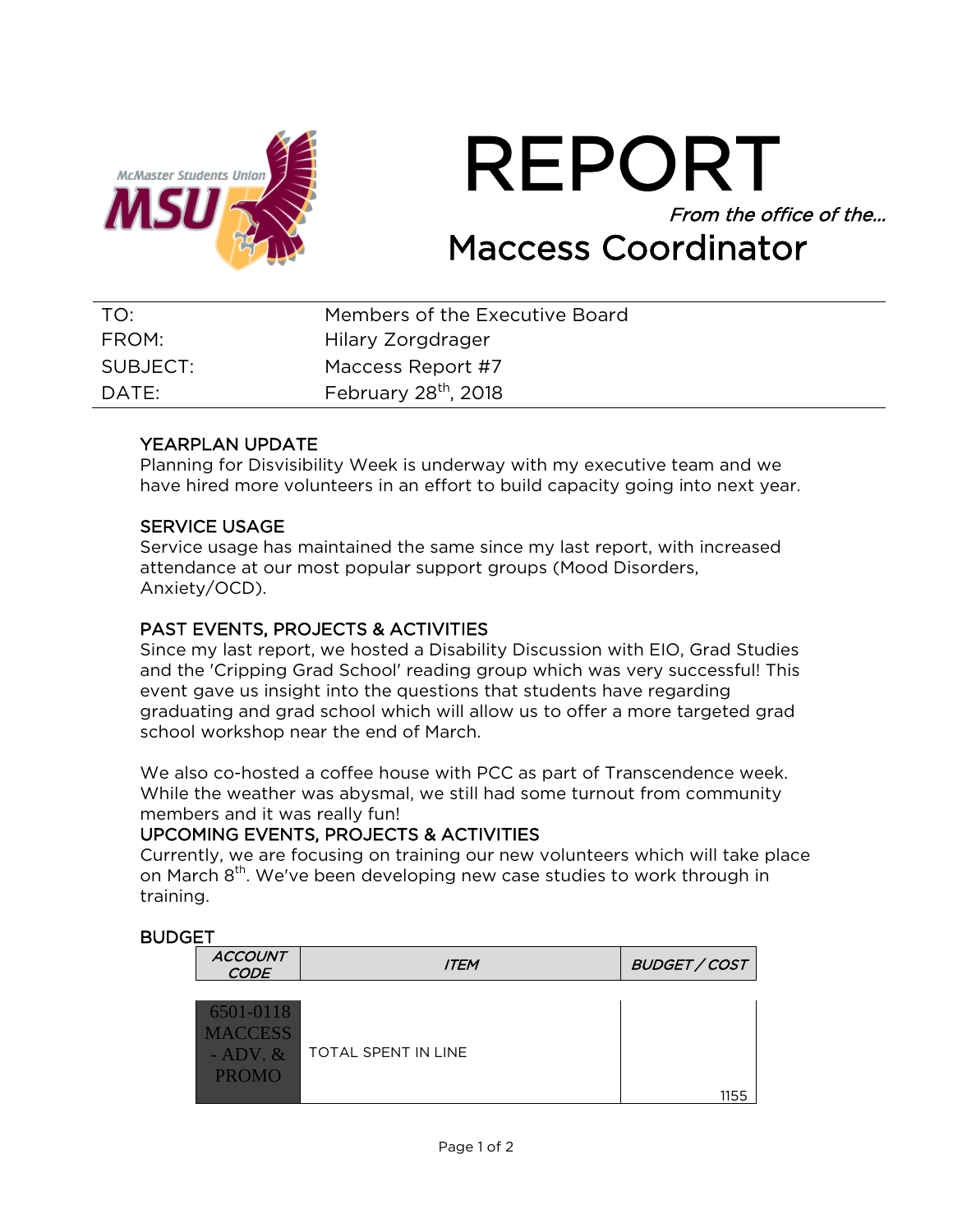|                                        | <b>REMAINING IN LINE</b>                | 845  |
|----------------------------------------|-----------------------------------------|------|
| $6102 - 0118 -$<br>Annual<br>Campaigns | TOTAL SPENT IN LINE                     | 550  |
|                                        | <b>REMAINING IN LINE</b>                | 1450 |
|                                        |                                         |      |
|                                        | TOTAL SPENT IN LINE                     |      |
|                                        | <b>REMAINING IN LINE</b>                |      |
|                                        |                                         |      |
|                                        | TOTAL SPENT IN LINE                     |      |
|                                        | <b>REMAINING IN LINE</b>                |      |
|                                        | TOTALS                                  |      |
|                                        | TOTAL BUDGETED DISCRETIONARY SPENDING   | 8600 |
|                                        | TOTAL ACTUAL DISCRETIONARY SPENDING     | 1705 |
|                                        | <b>REMAINING DISCRETIONARY SPENDING</b> | 6895 |

# VOLUNTEERS

We had some challenges with volunteers clashing opinions on Bell Lets Talk, however, all of these concerns seem to be resolved at this point. We have been able to hire 6 more volunteers, who are excited to be involved with the service.

# CURRENT CHALLENGES

We aren't experiencing any major challenges at the time of writing this report.

# **SUCCESSES**

We finally got a large roll-up banner after being a service for three years! Better late than never, we have already had a few new people pop into the space with the banner informing them of the services that we provide.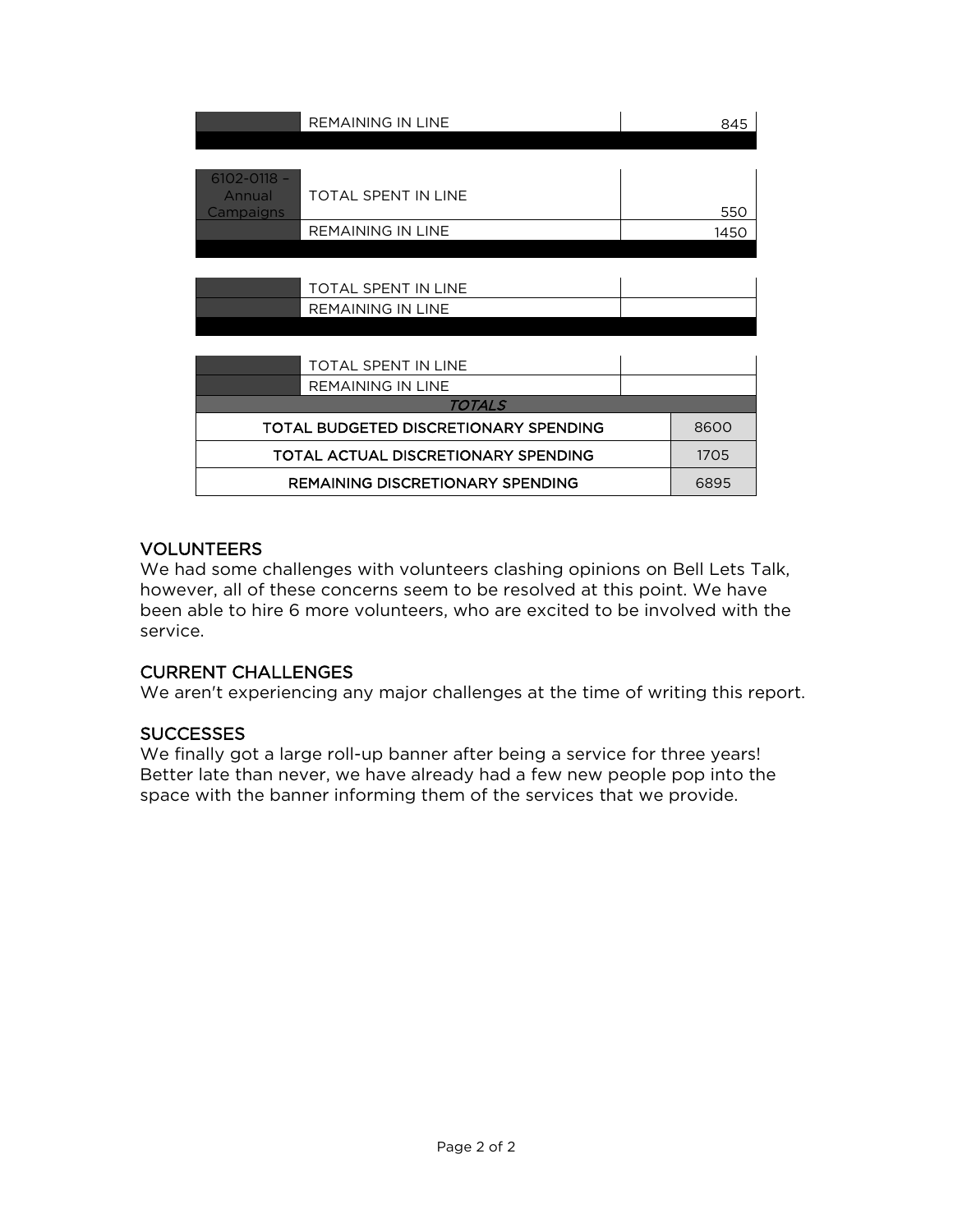



| TO:      | Members of the Executive Board            |
|----------|-------------------------------------------|
| FROM:    | Alexandrea Johnston, Associate VP Finance |
| SUBJECT: | Sponsorship and Donations Meeting #4      |
| DATE:    | February 26, 2019                         |

Dear members of the Executive Board,

The Sponsorship and Donations Committee met on Wednesday February 13<sup>th</sup>, 2019 to discuss requests submitted for Sponsorship and Donations. Voting members were able to provide their input on the allocation of funding for these applications. In this meeting, the decisions were as follows:

- 1. A \$250 donation to be made to Bryan Joseph to support them on their trip to South Africa to perform research on Africa's "Big 5" and to help with conservation initiatives.
- 2. A \$250 donation to Christopher Sinanan to support them in competing in the Nexus Case Competition.
- 3. A \$250 donation to Nixon Vijayarajah to support them with their trip to Sri Lanka this summer to investigate methods of restoration for depleting rain forests.
- 4. A \$250 donation to Shane Sureskumar to support them in travelling to Ghana for a dentistry internship.
- 5. A \$250 donation to Joshua Yachouh to support them in running focus groups with CityLab and the City of Hamilton pertaining to undergraduate food waste.
- 6. A \$250 donation to Selene Florean to support them in attending the Rocky Mountain Business Seminar hosted by the Alberta School of Business.
- 7. A \$100 sponsorship to the McMaster BHSc outreach program in running their annual STEM day for grades 7-8 within the Hamilton Community. In return, the MSU will receive the MSU logo included on all event materials (event program, take-home letter to the parents, etc.), mention on their website and mentioned in our presentation at the event.
- 8. A \$100 sponsorship to the McMaster STEM club for their annual STEM conference. In return, the MSU will receive their logo on all event materials.

This is the sixth time this year that the Sponsorship and Donations Committee is making a recommendation to the Executive Board. This meeting the committee approved a total of \$1,600.00 as such, should the recommendations be approved the fund will now sit at \$2,010.02 to be used throughout the remainder of the year.